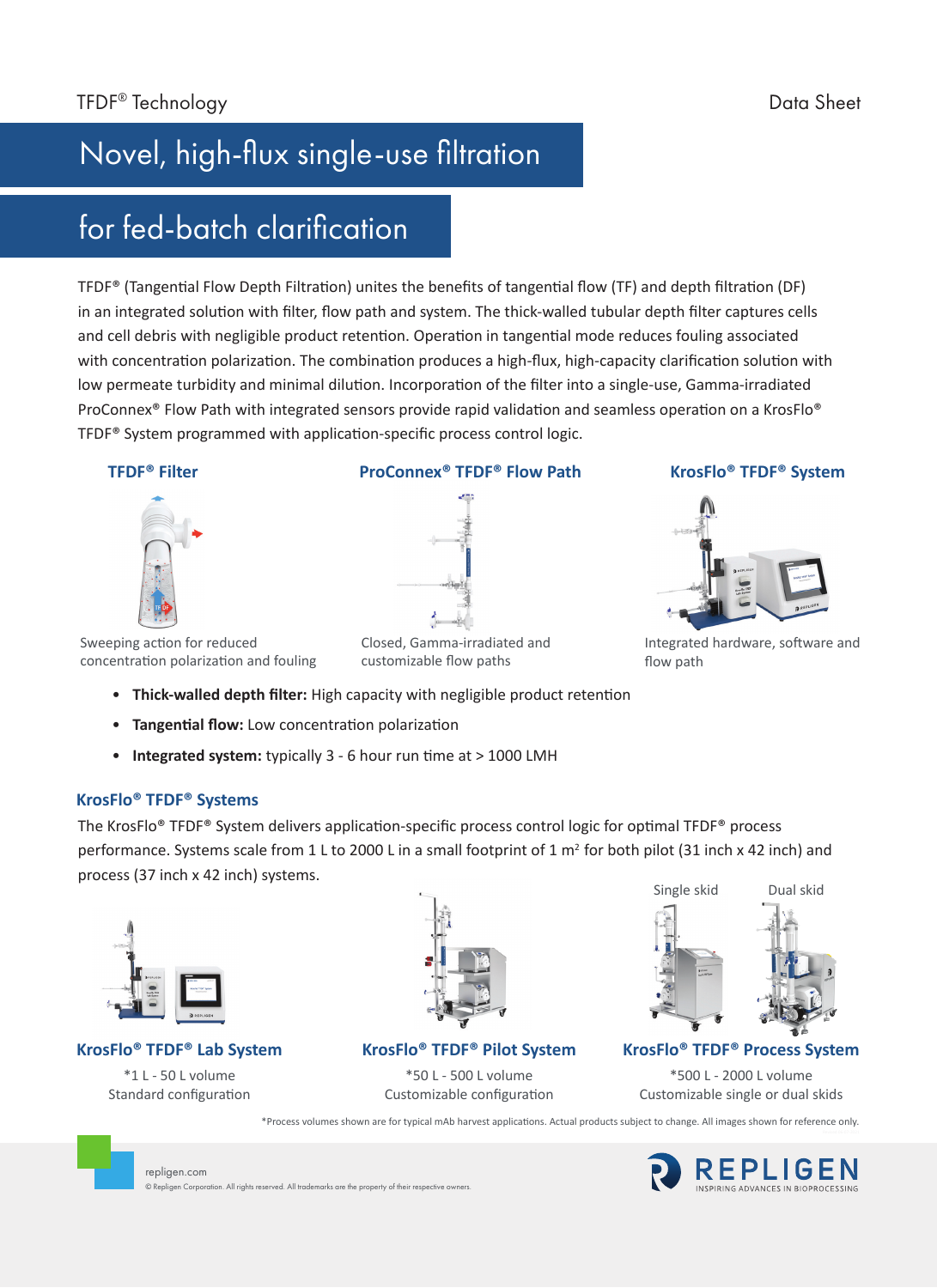PREPLIGEN

# Closed, single-use, complete flow paths

### for optimized TFDF®

The single-use, Gamma-irradiated and closed ProConnex® Flow Path with integrated sensors enable seamless operation on a KrosFlo® TFDF® (Tangential Flow Depth Filtration) System. ProConnex® TFDF® Flow Paths arrive dry, sodium hydroxide, glycerin, preservative and ethanol free for a zero flush start state. Feed stream enters the bottom port. Retentate travels through the lumen and exits the top of the tube. Permeate exits the enclosure through the lower permeate port.

ProConnex® TFDF® Flow Paths include:

- TFDF® Filter
- Disposable pump head
- Integrated sensors
- **Tubing**
- Aseptic connectors

repligen.com

© Repligen Corporation. All rights reserved. All trademarks are the property of their respective owners.

To ensure linear scalability from 1 to 2000 L, the number of tubes per enclosure and the tube length increases. Tube length increases from 20 cm to 108 cm. The effective length of the filter may be less than the physical length of the filter. The number of tubes increases from 1 - 40 per enclosure.

Permeate

Feed



Actual products subject to change. All images shown for reference only.

REPLIGEN

rosFlo TFDF

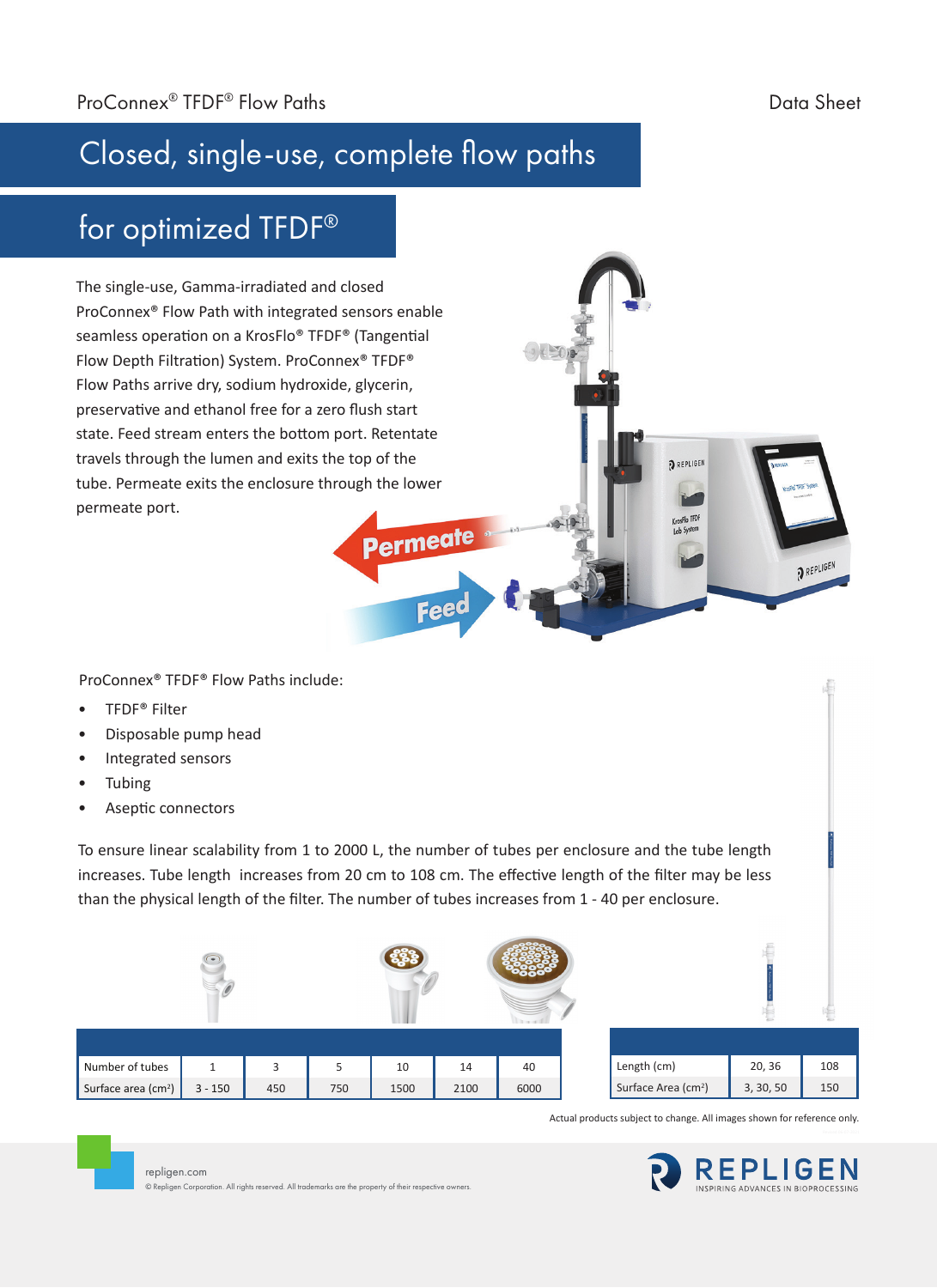|                    | KrosFlo <sup>®</sup> TFDF <sup>®</sup> System type      |                  |                                                              | Lab System                                                                        |                                                                      | Pilot System                                                                                                                                                                                                                                                                                                                                |                      | Process System                                             |                                  |
|--------------------|---------------------------------------------------------|------------------|--------------------------------------------------------------|-----------------------------------------------------------------------------------|----------------------------------------------------------------------|---------------------------------------------------------------------------------------------------------------------------------------------------------------------------------------------------------------------------------------------------------------------------------------------------------------------------------------------|----------------------|------------------------------------------------------------|----------------------------------|
| Filters            | Recommended process volume<br>rProtein and Gene Therapy | 11               | $2 - 3$ L GT vol                                             | 5 L GT vol                                                                        | 105                                                                  | < 5001                                                                                                                                                                                                                                                                                                                                      |                      | < 20001                                                    |                                  |
|                    | TFDF® Filter surface area                               | $3 \text{ cm}^2$ | $30 \text{ cm}^2$                                            | $50 \text{ cm}^2$                                                                 | $150 \text{ cm}^2$                                                   | 750 cm <sup>2</sup><br>450 cm <sup>2</sup>                                                                                                                                                                                                                                                                                                  | 1500 cm <sup>2</sup> | 2100 cm <sup>2</sup>                                       | 6000 cm <sup>2</sup>             |
|                    | TFDF® Filter part number                                | TFDF-3           | TFDF-30                                                      | ProConnex®                                                                        | $\frac{4}{\sqrt{2}}$                                                 | $\frac{4}{\sqrt{2}}$                                                                                                                                                                                                                                                                                                                        |                      | $\frac{4}{2}$                                              |                                  |
|                    | ProConnex® TFDF® Flow Path part number                  | STFDFCL15110S    | STFDFCL15546S                                                | STFDFCL15111S                                                                     | STFDFCL15112S                                                        | *                                                                                                                                                                                                                                                                                                                                           |                      | ¥                                                          |                                  |
|                    | Feed pump - Magnetic levitating pump (1)                |                  |                                                              | 10 LPM recommended, 20 LPM maximum                                                |                                                                      | $\ast$                                                                                                                                                                                                                                                                                                                                      |                      | $\ast$                                                     |                                  |
|                    | Auxiliary pumps (2)                                     |                  |                                                              | Maximum 340 ml/min with 4.8 mm ID and<br>1.6 mm thick tube                        |                                                                      | $\ast$                                                                                                                                                                                                                                                                                                                                      |                      | $\ast$                                                     |                                  |
|                    | Controller                                              |                  |                                                              | PLC                                                                               |                                                                      | PLC                                                                                                                                                                                                                                                                                                                                         |                      | PLC                                                        |                                  |
|                    | User interface (HMI)                                    |                  |                                                              | 12" Color touch screen                                                            |                                                                      | $*$                                                                                                                                                                                                                                                                                                                                         |                      | *                                                          |                                  |
|                    | Operating temperature                                   |                  |                                                              | $5 - 40^\circ C$                                                                  |                                                                      | $5 - 40^{\circ}$ C                                                                                                                                                                                                                                                                                                                          |                      | $5 - 40^\circ C$                                           |                                  |
| Provided equipment | Environmental requirements                              |                  |                                                              | 10 - 90 % (Non condensing)<br>5 - 50° C, Relative humidity                        |                                                                      | 10 - 90 % (Non condensing)<br>5 - 50° C, Relative humidity                                                                                                                                                                                                                                                                                  |                      | 5 - 50° C, Relative humidity<br>10 - 90 % (Non condensing) |                                  |
|                    | Enclosure material of construction                      |                  |                                                              | Powder coated aluminum (enclosure), Delrin<br>and powder coated/anodized aluminum |                                                                      | Stainless steel 304                                                                                                                                                                                                                                                                                                                         |                      | Stainless steel 304                                        |                                  |
|                    | Connectivity - Pressure sensor range                    |                  |                                                              | -7 to 75 psi (-0.48 to 5.2 bar)<br>Up to 5 single-use sensors                     |                                                                      | /-7 to 75 psi (-0.48 to 5.2 bar)<br>Up to 5 single use sensors                                                                                                                                                                                                                                                                              |                      | Up to 5 single use sensors                                 | /-7 to 75 psi (-0.48 to 5.2 bar) |
|                    | Connectivity - Weighing scales                          |                  |                                                              | Up to 2 (20 Kg) scales                                                            |                                                                      | ¥                                                                                                                                                                                                                                                                                                                                           |                      | $\ast$                                                     |                                  |
|                    | Stand                                                   |                  | Normal position                                              |                                                                                   | Extended position                                                    | N/A                                                                                                                                                                                                                                                                                                                                         |                      | N/A                                                        |                                  |
| <b>suoudo</b>      | Turbidity sensor                                        |                  |                                                              | 1 Turbidity Photometer transmitter with 880 nm<br>light source optional           |                                                                      | $\ast$                                                                                                                                                                                                                                                                                                                                      |                      | X                                                          |                                  |
|                    | Feed flow meter                                         |                  |                                                              | Clamp on flow sensor for 9/16" OD tubing                                          |                                                                      | Clamp on flow sensor                                                                                                                                                                                                                                                                                                                        |                      | Clamp on flow sensor                                       |                                  |
|                    | Permeate flow measurement                               |                  |                                                              | Permeate weigh scale                                                              |                                                                      | Clamp on flow sensor                                                                                                                                                                                                                                                                                                                        |                      | Clamp on flow sensor                                       |                                  |
| <u>veitilitU</u>   | Power                                                   |                  |                                                              | 110 - 240 V AC, 1 Phase, 50/60 Hz                                                 |                                                                      |                                                                                                                                                                                                                                                                                                                                             |                      |                                                            |                                  |
|                    | Compliance                                              |                  |                                                              | UL and CE Certified                                                               |                                                                      | UL and CE Certified                                                                                                                                                                                                                                                                                                                         |                      | UL and CE Certified                                        |                                  |
|                    | Controller                                              |                  |                                                              | $16 \times 13 \times 21$ in $(40 \times 33 \times 53$ cm)                         |                                                                      | $\ast$                                                                                                                                                                                                                                                                                                                                      |                      | $\ast$                                                     |                                  |
| <b>Suoisuamid</b>  | Pump station                                            |                  | $(28 \times 28 \times 48$ cm)<br>$11 \times 11 \times 19$ in |                                                                                   | $(28 \times 28 \times 99 \text{ cm})$<br>$11 \times 11 \times 39$ in | $\frac{4}{2}$                                                                                                                                                                                                                                                                                                                               |                      | $\frac{4}{2}$                                              |                                  |
|                    | Controller weight                                       |                  |                                                              | 34 lbs (15.5 kg)                                                                  |                                                                      | $\frac{4}{\sqrt{2}}$                                                                                                                                                                                                                                                                                                                        |                      | $\frac{4}{\sqrt{2}}$                                       |                                  |
|                    | Pump station weight                                     |                  |                                                              | 20 lbs (9 kg)                                                                     |                                                                      | $\frac{4}{\sqrt{2}}$                                                                                                                                                                                                                                                                                                                        |                      |                                                            |                                  |
|                    | System part number                                      |                  |                                                              | TFDFLP2S2F1T0NCFRS                                                                |                                                                      | ×                                                                                                                                                                                                                                                                                                                                           |                      |                                                            |                                  |
| Ordering           | Summary                                                 |                  |                                                              |                                                                                   |                                                                      | Controller - PLC, HMI - 12" Color TFT 800x600 SVGA, Power supply, Analog/Digital I/O Modules, Pump Station - MagLev pump (1),<br>Peristaltic pumps (2), Pressure transmitter boards (2) to support max. 5 SU Pressure sensors, weight transmitters (2)<br>Flow transmitters (1), 20 Kg scales (2), Optional 60 Kg scale - PN: SCL-0060-SCLR |                      |                                                            |                                  |
|                    | Installation, test and basic user training (1 day)      |                  |                                                              | $SV-IT-TFDF-LAB-1$                                                                |                                                                      | SV-IT-TFDF-PLT-1                                                                                                                                                                                                                                                                                                                            |                      | SV-IT-TFDF-PRO-1                                           |                                  |
| Service            | Installation, test, IQOQ and basic user training        |                  |                                                              | SV-IT-TFDF-LAB-IOQ-1                                                              |                                                                      | SV-IT-TFDF-PLT-IOQ-1                                                                                                                                                                                                                                                                                                                        |                      | SV-IT-TFDF-PRO-IOQ-1                                       |                                  |
|                    | Factory warranty + 1 year extended warranty             |                  |                                                              |                                                                                   |                                                                      | SV-WA-TFDF-LAB-1+1YR-1 for KrosFlo® TFDF® Lab System                                                                                                                                                                                                                                                                                        |                      |                                                            |                                  |

# **Specifications**

KrosFlo® TFDF® Systems and the state of the state of the Sheet Data Sheet Data Sheet

\* Contact your Repligen sales representative to customize your TFDF® System.

\* Contact your Repligen sales representative to customize your TFDF® System.

REPLIGEN

R

repligen.com © Repligen Corporation. All rights reserved. All trademarks are the property of their respective owners.